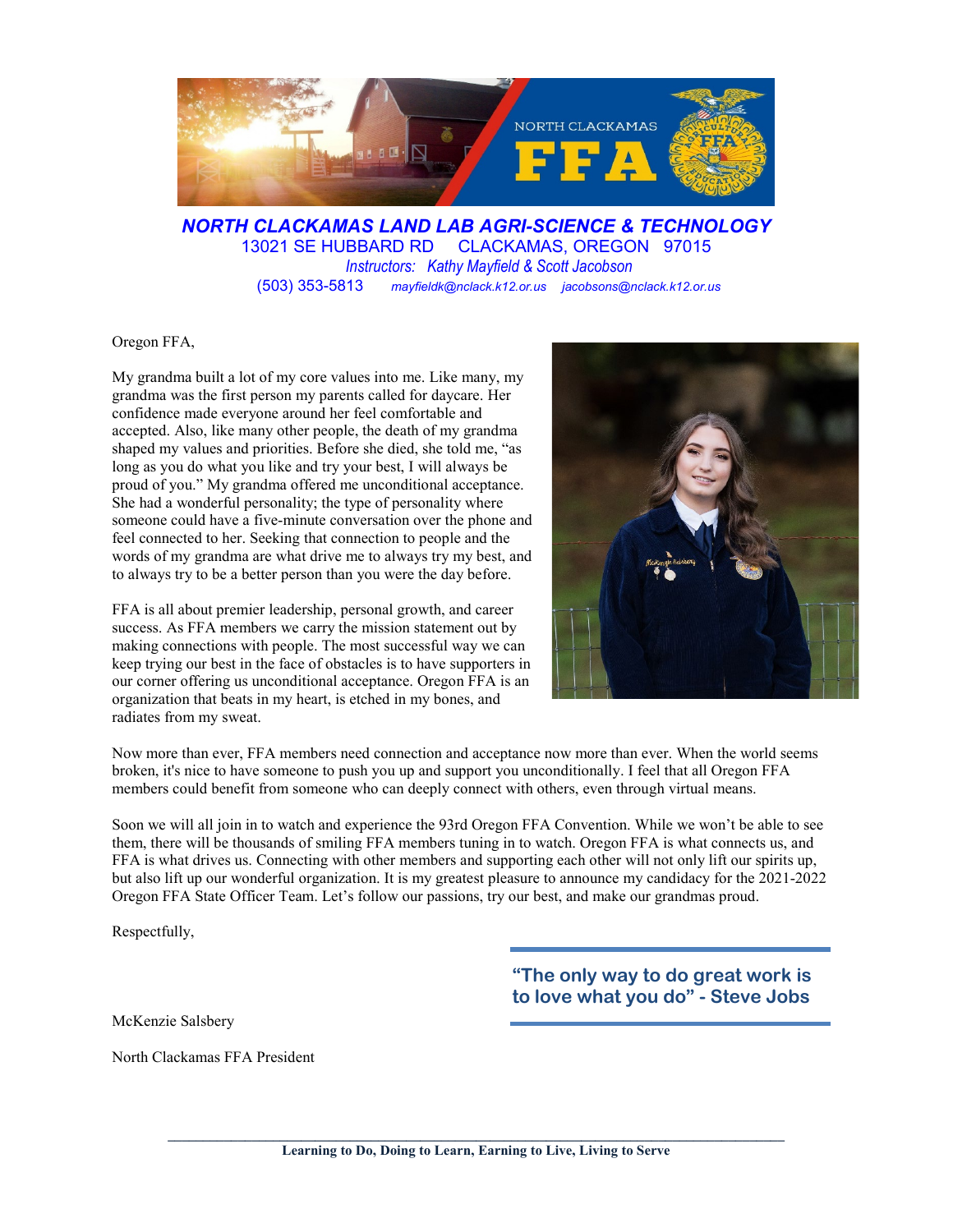| 2017-2018<br>2018-2019<br>2019-2020<br>2020-2021<br><b>FFA</b><br><b>FFA</b><br><b>FFA</b><br><b>FFA</b><br>Degree: Greenhand<br>Degree: Chapter<br>Degree: State<br>Degree: State<br><b>Office:</b> Chapter President<br><b>Office:</b> Chapter Treasurer<br>Activities/Awards:<br>Activities/Awards:<br>Activities/Awards:<br>Activities/Awards:<br>Districts Adv.<br>District Beg. Ag<br>State Adv. Ag<br>Land Lab<br>$\bullet$<br>$\bullet$<br>$\bullet$<br>$\bullet$<br>Sales $LDE - 5th$<br>Sales $LDE - 5th$<br>Horticulture Paid<br>Parli. Pro. LDE -<br>$2nd$ , Chair<br>Placement SAE, in<br>District Beg. Parli.<br>Districts Adv.<br>$\bullet$<br>$\bullet$                                                                                                                                                                                                                                                                                                                                                                                                                                                                                                                                                                                                                                                                                                                                                                                                                                                                                                                                                                                                                                                                                                                                                                                                                                                                                                                                                                                                                                                                                                                                                                                                                                                                                                                                                                                                                                                                                                                                                                                                                                                                                                                                                                                                                                                                                                                                                                                                                                                                                                                                                                                                                                                        |  |
|--------------------------------------------------------------------------------------------------------------------------------------------------------------------------------------------------------------------------------------------------------------------------------------------------------------------------------------------------------------------------------------------------------------------------------------------------------------------------------------------------------------------------------------------------------------------------------------------------------------------------------------------------------------------------------------------------------------------------------------------------------------------------------------------------------------------------------------------------------------------------------------------------------------------------------------------------------------------------------------------------------------------------------------------------------------------------------------------------------------------------------------------------------------------------------------------------------------------------------------------------------------------------------------------------------------------------------------------------------------------------------------------------------------------------------------------------------------------------------------------------------------------------------------------------------------------------------------------------------------------------------------------------------------------------------------------------------------------------------------------------------------------------------------------------------------------------------------------------------------------------------------------------------------------------------------------------------------------------------------------------------------------------------------------------------------------------------------------------------------------------------------------------------------------------------------------------------------------------------------------------------------------------------------------------------------------------------------------------------------------------------------------------------------------------------------------------------------------------------------------------------------------------------------------------------------------------------------------------------------------------------------------------------------------------------------------------------------------------------------------------------------------------------------------------------------------------------------------------------------------------------------------------------------------------------------------------------------------------------------------------------------------------------------------------------------------------------------------------------------------------------------------------------------------------------------------------------------------------------------------------------------------------------------------------------------------------------|--|
|                                                                                                                                                                                                                                                                                                                                                                                                                                                                                                                                                                                                                                                                                                                                                                                                                                                                                                                                                                                                                                                                                                                                                                                                                                                                                                                                                                                                                                                                                                                                                                                                                                                                                                                                                                                                                                                                                                                                                                                                                                                                                                                                                                                                                                                                                                                                                                                                                                                                                                                                                                                                                                                                                                                                                                                                                                                                                                                                                                                                                                                                                                                                                                                                                                                                                                                                |  |
|                                                                                                                                                                                                                                                                                                                                                                                                                                                                                                                                                                                                                                                                                                                                                                                                                                                                                                                                                                                                                                                                                                                                                                                                                                                                                                                                                                                                                                                                                                                                                                                                                                                                                                                                                                                                                                                                                                                                                                                                                                                                                                                                                                                                                                                                                                                                                                                                                                                                                                                                                                                                                                                                                                                                                                                                                                                                                                                                                                                                                                                                                                                                                                                                                                                                                                                                |  |
| Progress<br>Pro. LDE $-2nd$ ,<br>Sectionals Adv.<br>Parli. Pro. LDE -<br>$\bullet$<br>Poultry Production<br>Chair<br>Parli. Pro. LDE -<br>$1st$ , Chair<br>$\bullet$<br>3rd, Chair<br>at Home SAE, in<br>Sectionals Adv.<br>Sectional Beg.<br>$\bullet$<br>$\bullet$<br>Progress<br>Parli. Pro. LDE -<br>State Poultry Eval.<br>Parli. Pro. LDE -<br>$\bullet$<br>2 <sup>nd</sup> , Chair<br>1st, Chair<br>CTE, $1st$<br>National<br>$\bullet$<br>Convention<br>National Poultry<br>State Beg. Parli.<br>Outstanding<br>$\bullet$<br>$\bullet$<br>$\bullet$<br>Eval. CTE 10th,<br>Pro. LDE $-2nd$ ,<br>Sophomore Award<br>Community Service:<br>Chair<br>16 <sup>th</sup> individually<br>Land Lab<br>٠<br>Horticulture Paid<br>Fourth grade<br>Greenhand Star<br>State Vet. Science<br>$\bullet$<br>$\bullet$<br>٠<br>CTE 9th<br>Virtual Ag<br>Award<br>Placement SAE<br>Literacy<br><b>State Floriculture</b><br>Land Lab<br>Clackamas County<br>$\bullet$<br>$\bullet$<br>$\bullet$<br>$\mathrm{CTE}~8^\mathrm{th}$<br>Fifth grade Virtual<br>Horticulture Paid<br>Fair Market Meat<br>$\bullet$<br>Ag Literacy<br>Placement SAE<br><b>Goat SAE</b><br>State Agronomy<br>$\bullet$<br>CTE 10 <sup>th</sup><br>Planarian Growth<br>Clackamas County<br>$\bullet$<br>$\bullet$<br>Fair Market Meat<br>Research SAE<br>Land Lab<br>$\bullet$<br><b>Goat SAE</b><br>Horticulture Paid<br><b>OSF Work Crew</b><br>$\bullet$<br><b>SAE</b><br>Placement SAE<br>Wreath Making<br>$\bullet$<br>and Marketing<br>Poultry Production<br>Clackamas County<br>$\bullet$<br>٠<br><b>SAE</b><br>at Home SAE<br>Fair Market Meat<br><b>Goat SAE</b><br>Children's Ag<br><b>State Convention</b><br>$\bullet$<br>$\bullet$<br>Poultry Production<br>Camp<br>Educational<br>$\bullet$<br>$\bullet$<br><b>State Convention</b><br>at Home SAE<br>Kindergarten<br>$\bullet$<br>Chapter Plant Sale<br>Land Lab Ewe<br>Tours<br>$\bullet$<br>$\bullet$<br>Lamb SAE<br><b>Chapter Banquet</b><br><b>Educational Eighth</b><br>$\bullet$<br>$\bullet$<br>Grade Tours<br>Clackamas<br>$\bullet$<br>Community Service:<br>Chapter Plant Sale<br>County Fair<br>$\bullet$<br>Community Red<br>$\bullet$<br><b>Chapter Banquet</b><br>$\bullet$<br>Champion<br><b>Barn Baby Day</b><br><b>Breeding Female</b><br>Food For America<br>Community Service:<br><b>State Convention</b><br>$\bullet$<br>Community Red<br>National<br>$\bullet$<br>Other:<br>Barn Baby Day<br>Convention<br>Mt. Hood Juniors<br>Food For America<br>$\bullet$<br>$\bullet$<br>District Leadership<br>$\bullet$<br><b>Bowling League</b><br><b>Operation Santa</b><br>$\bullet$<br>Camp<br>East Ridge Church<br>Toy Drive<br>$\bullet$<br>School Board<br>$\bullet$<br>Youth Group<br>Retirement Home<br>٠<br>Presentation<br>School Speech &<br>Animal Visit<br>$\bullet$<br>Chapter Plant Sale<br>$\bullet$<br>Debate Club<br>Early Learning<br>$\bullet$<br>Center Sensory<br>Community Service:<br>Project Planting<br>Community Red<br>$\bullet$<br>Barn Baby Day<br>Other:<br>Les Schwab Food<br>$\bullet$<br>Mt. Hood Juniors<br>$\bullet$<br>Initiative<br><b>Bowling League</b><br>East Ridge Church<br>٠<br>Other:<br>Youth Group<br>East Ridge Church<br>$\bullet$<br>School Speech &<br>$\bullet$<br>Youth Group<br>Debate Club<br>School Speech &<br>Debate Club |  |

## **FFA Activities** *McKenzie Salsbery – North Clackamas*